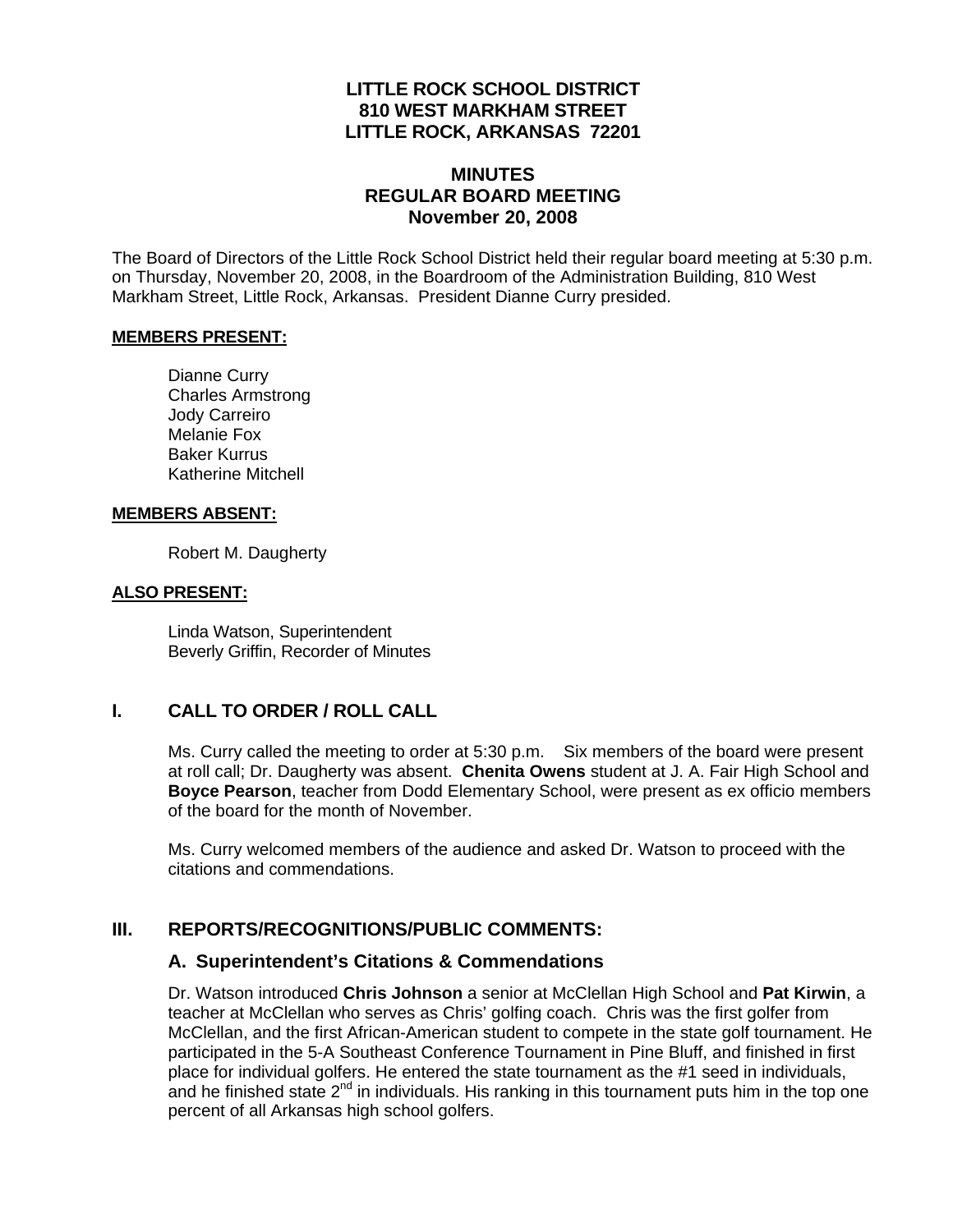Members of the inaugural class of **UALR Children International's** *"New Generation: A Leadership Academy"* were introduced to the board. This program is designed to build youth leadership skills by teaching teamwork, communication skills, conflict resolution and service project planning. The academy offers field trips and workshops with community leaders at UALR Children International headquarters where students design and implement a service project. Participants included: **Lindsey Johnson**, Youth Coordinator; **Ricky Armstrong, Amber Bass, Donyel Culverson** and **Brittany Tate** from Dunbar Magnet Middle School; **Brittany Brown** and **Nathaniel Nash** from Hall High School; **Tiffany Gaston** and **Raheem Purdiman** from McClellan Magnet High School; **Tamron Hampton** from Pulaski Heights Middle School; **Quincy Hollister** from J.A. Fair Magnet High School; **Anthony Joseph, Shakur Joseph** and **Danny Lewis** from Little Rock Central High School; **Donte Lewis** from Forest Heights Middle School; **Mitzi Pena Romero** from Cloverdale Magnet Middle School; **Tierra Robinson** from Henderson Magnet Middle School; **Raven Two Rivers** and **Brittany Wright** from Mann Magnet Middle School; **LaKimmy Jones** from North Little Rock High School-East; and **Andri'ynne Peel-Coleman** from Joe T. Robinson Middle School.

The student ex-officio for November, **Chenita Owens** from J. A. Fair High School, and the teacher representative, **Boyce Pearson** from Dodd Elementary School, were also given certificates in recognition of their service for the month of November.

## **B. Partners in Education**

Ms. Milam expressed appreciation to all volunteers who participated in the ViPS Jane Mendel Reading Day on Tuesday, November  $18<sup>th</sup>$ . She reported that there was at least one reader in each elementary classroom that day.

One partnership was presented for the board's review and approval:

**Martin Luther King, Jr. Commission**, represented by *Dewayne Graham*, partnering with the **W.D. "Bill" Hamilton Learning Academy**, represented by *Wanda Hamilton* and principal *Krishna Young* 

Mr. Armstrong made a motion to accept the partnership. Ms. Fox seconded the motion and it **carried unanimously**.

### **C. Remarks from Citizens**

No speakers.

## **D. Little Rock PTA Council**

Patty Barker, representing the PTA Council, thanked the Wakefield Elementary PTA for hosting the November Council luncheon meeting. She reported that they had toured the dental clinic at Wakefield, which is sponsored and supported by UALR Children's International. Students in six LRSD elementary schools receive dental services through the UALR Children's International Healthy Smiles / Dental Clinic partnership.

Ms. Barker announced the date of the next council meeting, Tuesday, December  $9<sup>th</sup>$ , at Mabelvale Elementary. At that time they expect to receive a legislative update from Commissioner Ken James and Senator Shane Broadway.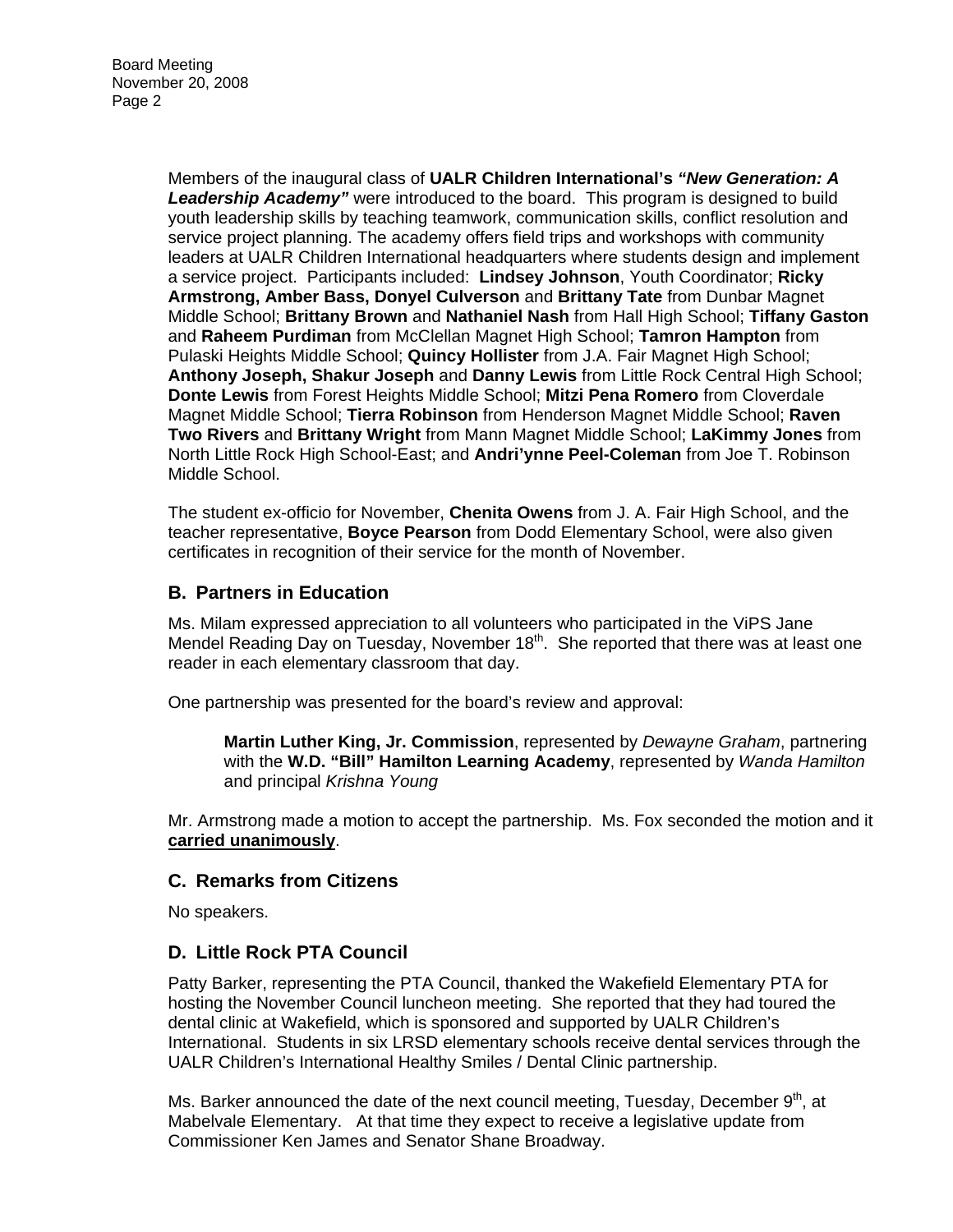# **E. Little Rock Classroom Teachers Association**

Cathy Kohler greeted the board members and audience. She stated that the CTA would not be taking a specific stand on the proposed budget reductions, but that they clearly understood that there were serious financial hurdles and many reasons for the current budget issues facing the district. She expressed confidence that the board would carefully consider all options to ensure that teachers are available to serve the students and that the proposed reductions would have the least amount of impact on the student's classroom learning environment.

## **IV. REPORTS AND COMMUNICATIONS:**

## **A. Remarks from Board Members**

Ms. Fox reported that Central High was one of seventeen high schools in Arkansas being awarded the 2008 college readiness award. She wished everyone a happy thanksgiving.

Mr. Carreiro applauded the music departments in our schools. He reported that on Saturday night the all region choir of high school students would be performing, with 85 from the LRSD. Middle schools would also be represented at these state choral competitions.

Dr. Mitchell commended the administrative team that had been working on the budget recommendations. She noted the number of hours spent in carefully considering all options and recommendations for presentation to the board. She reminded fellow board members that it was their charge to review the recommendations and decide which should be implemented in order to operate for efficiently.

Mr. Kurrus acknowledged the difficult financial condition of the district, and agreed that there was no use in discussing how we arrived at this point. He asked for clear discussion about the process that will take us "where we ought to be and how we need to get there." He noted that across the board cuts are easier, but that sometimes specific areas should be identified where expenses can be reduced. He asked that the board invest in the things that make a difference and focus on those things in order to become stronger and more efficient.

Mr. Armstrong addressed the diversity of society where it is more acceptable to place blame than to accept responsibility. He asked that parents work with their students and teach their children to give respect in order to receive respect.

Ms. Curry thanked Dr. Watson for the hard work that went into the budget reductions and recommendations provided to the board. She encouraged listeners to participate in the schools, visit classrooms, and take part in the education of their students.

## **B. Legal Update**

Chris Heller provided a progress report on the settlement discussions regarding the state's remaining financial obligations in the desegregation case. He also provided comments on the recent approval of new charter schools by the ADE.

On the state's most recent settlement proposal, Mr. Heller reported that he planned to provide additional information and more specific figures by the December board meeting. He and the attorneys for the North Little Rock and Pulaski County school districts are developing a counterproposal and have planned to make a coordinated presentation to the state to ensure that funding requests are similar and comparable among the three county districts.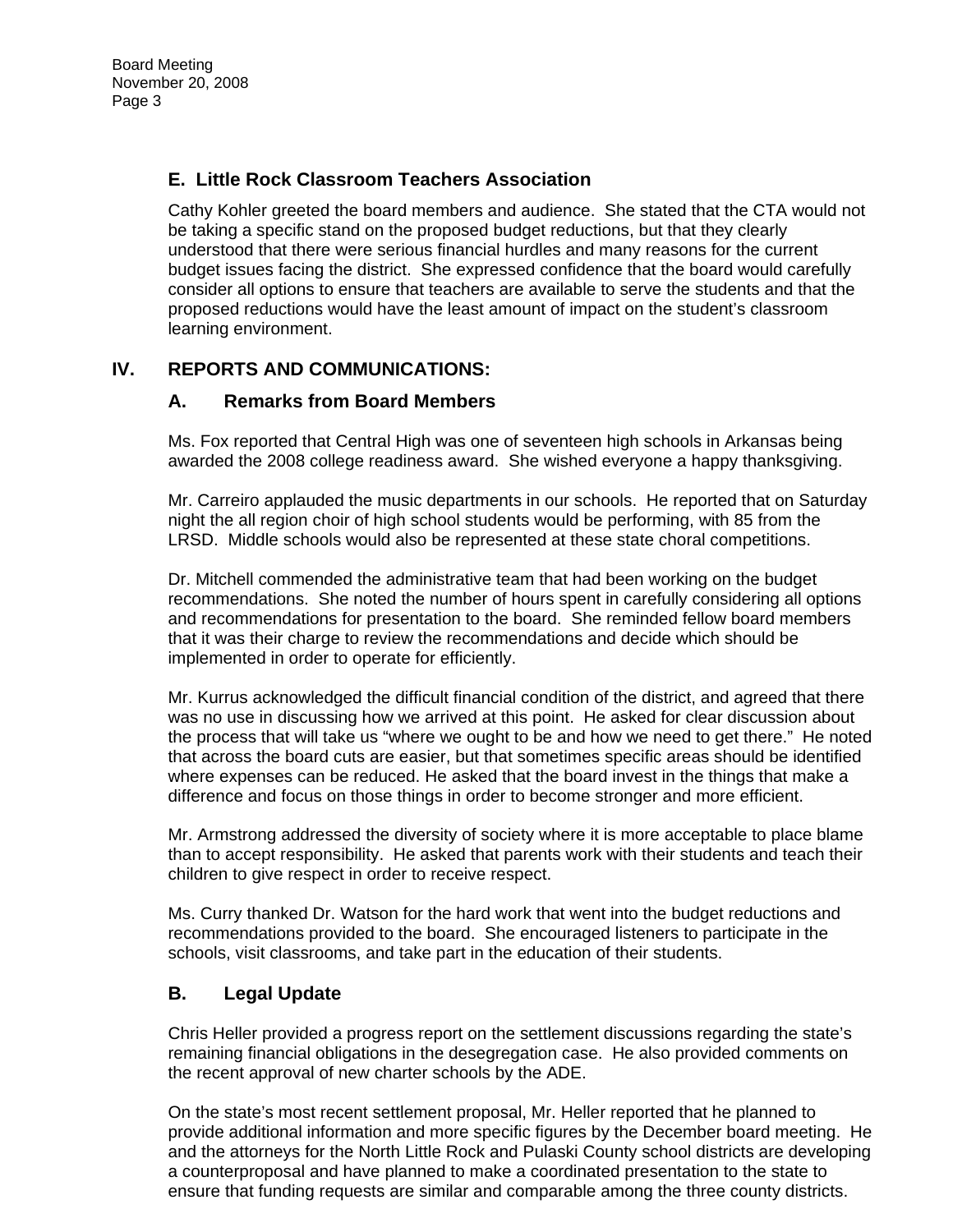Dr. Daugherty requested information from Mr. Heller about the possibility of litigation to prevent the state's approval of additional charter schools within Pulaski County.

Mr. Heller offered four options for addressing the current status of ADE Charter School considerations and approvals. He stated that litigation would be his last option with the first being an attempt to amend the current charter school law to include provisions that would require that students are recruited from across achievement levels. Currently charter schools are hand-selecting the highest achieving students and the state board doesn't feel it has the responsibility or authority to regulate recruitment to limit enrollment in proportion to students within a basic or below basic levels. Another factor would be to require transportation of charter school students to insure attendance by students within the lower socio-economic levels. Currently public schools are being left with higher levels of students in poverty at lower achievement levels resulting in less money each year to educate students of greatest need.

Mr. Heller also suggested negotiating with new and existing charter schools to coordinate recruitment efforts and to establish our own conversion or open enrollment charter schools. He stated that districts are allowed to convert existing schools to charter schools and to partner with other non-profit (501c3) organizations to establish charter schools in which the district would participate in the operation.

Finally, Mr. Heller expressed his belief that any litigation in relation to the approval of charter schools would be based on Judge Wilson's previous decision which stated that charters should not be approved by the state if they negatively impact the district's ability to maintain desegregated schools. Mr. Heller believes that some of the most recent charters are being approved in violation of state law and in violation of the 1989 settlement agreement. State law specifies that the ADE cannot approve any charter school if it negatively affects desegregation in any manner. The law also specifies that each application be carefully reviewed to ensure that it doesn't have any negative effect on the local schools.

# **C. LRSD Achievement Gap Task Force**

Dennis Glasgow reported on the progress of the district's achievement gap task force. He reported that the district and the CTA had collaborated on the Community Conversations in order to develop solutions to meet the needs of students who are not achieving at proficient levels. He reported that this committee would meet again on December  $5<sup>th</sup>$  to complete work on the "next steps" and to complete recommendations for the board's consideration and approval.

# **D. Update - - Baseline Data for Board Goals**

The Board's agenda contained information regarding three broad goals dealing with 1) academic achievement of students, 2) communications with parents and the community, and 3) operational efficiency. Each of these goals was divided into subparts and the performance measures and measurable performance targets were identified for each. Data collection is being done by the PRE Department and additional information was provided as part of the board's agenda. Dr. DeJarnette was present to respond to questions and reported that additional data would be complete by the end of the year for reporting to the board in January.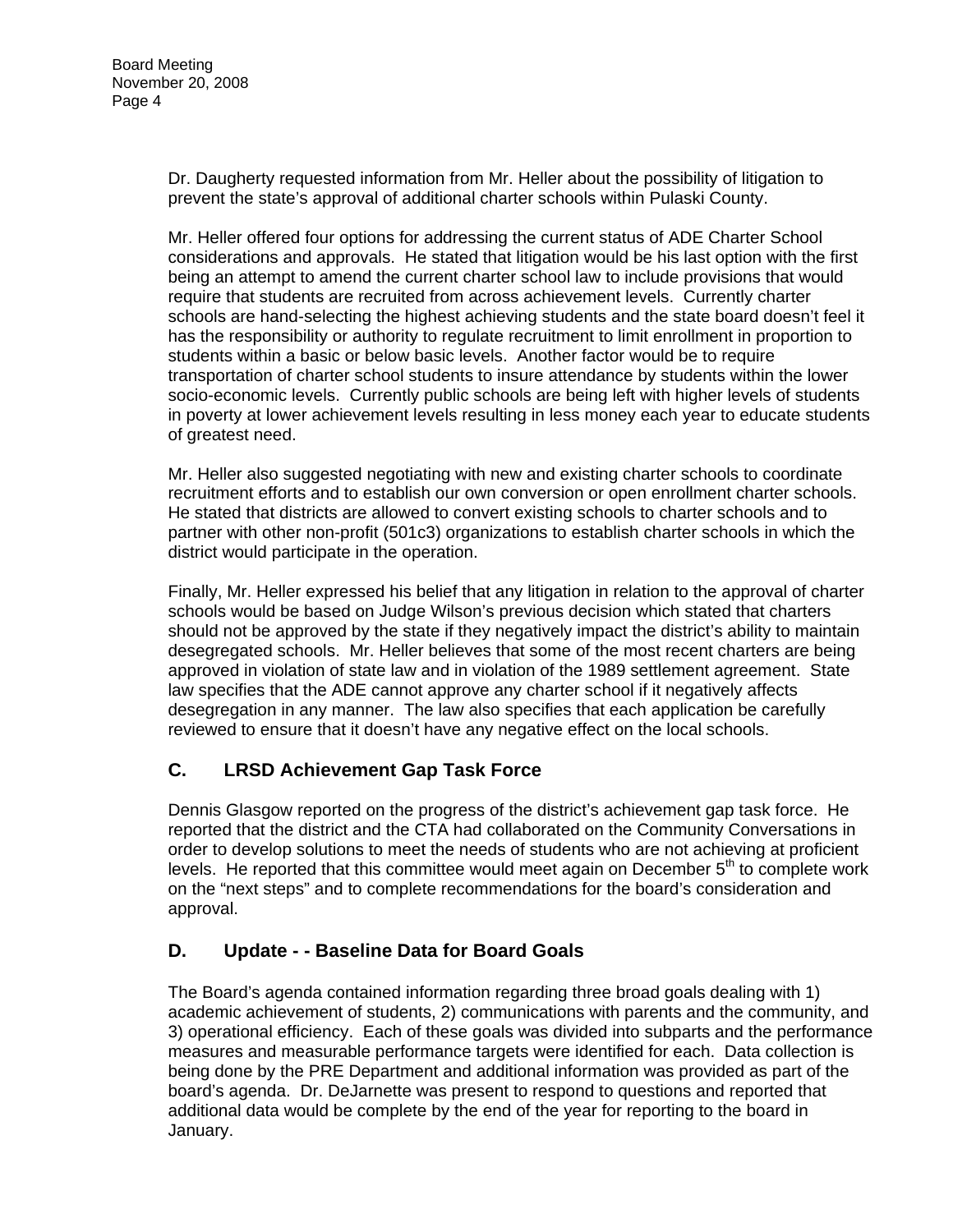# **E. Communications Recruitment Plan**

Tiffany Hoffman provided a brief overview of strategies being developed to recruit students and promote the LRSD across the city. She also reported that the district's strategic planning committee would be reinstated to begin the process of identifying areas of concern and developing ways to improve.

# **F. Update: Discipline Strategies & Interventions**

Dr. Daugherty requested a report on strategies interventions being used to curb student discipline problems in the schools. Mr. Fields prepared a report for inclusion in the agenda and Dr. Watson responded to questions and comments from the board.

# **G. Budget Update**

Ms. Anne Elfrink presented a brief update on the budget which was approved by the board for submission to the state in September. She reported that one significant factor impacting our financial status is the declining enrollment from first quarter 2007 to first quarter 2008; however, the LRSD is also experiencing economic problems similar to other businesses and families. She predicted that investment income might come in as high as \$1 million less than the amount previously projected, and that utility costs, fuel prices, and other rising costs would also have a significant impact on our operations. She stated that the board would be faced with decisions that might include a hiring freeze and the elimination of up to 44 budgeted positions which are currently vacant. Additional information and projections will be presented to the board in a worksession at the December agenda meeting.

# **H. Internal Auditors Report**

Mr. Becker's monthly report was provided in the board's agenda.

# **V. APPROVAL OF ROUTINE MATTERS**

## **A. Donations of Property**

The Board was asked to approve the acceptance of recent donations to schools and departments within the District. The donations are listed in the following chart. Student ex officio, Chenita Owens, read the items listed in the Board's agenda. Mr. Armstrong made a motion to accept the donated items, Mr. Carreiro seconded the motion and it **carried unanimously**.

| <b>SCHOOL/DEPARTMENT</b> | <b>ITEM</b>                                                                               | <b>DONOR</b>                                                |
|--------------------------|-------------------------------------------------------------------------------------------|-------------------------------------------------------------|
| Dodd Elementary          | 42" Envision flat screen LCD TV & flat<br>wall mount, valued at approximately<br>\$1,060. | Perfect 10                                                  |
|                          | School supplies valued at \$500 and<br>food items valued at \$63 for PTA fall<br>carnival | Transamerica Worksite Marketing                             |
|                          | School supplies valued at \$250.                                                          | Office of Federal Probation & Pre-<br><b>Trial Services</b> |

**DONATIONS**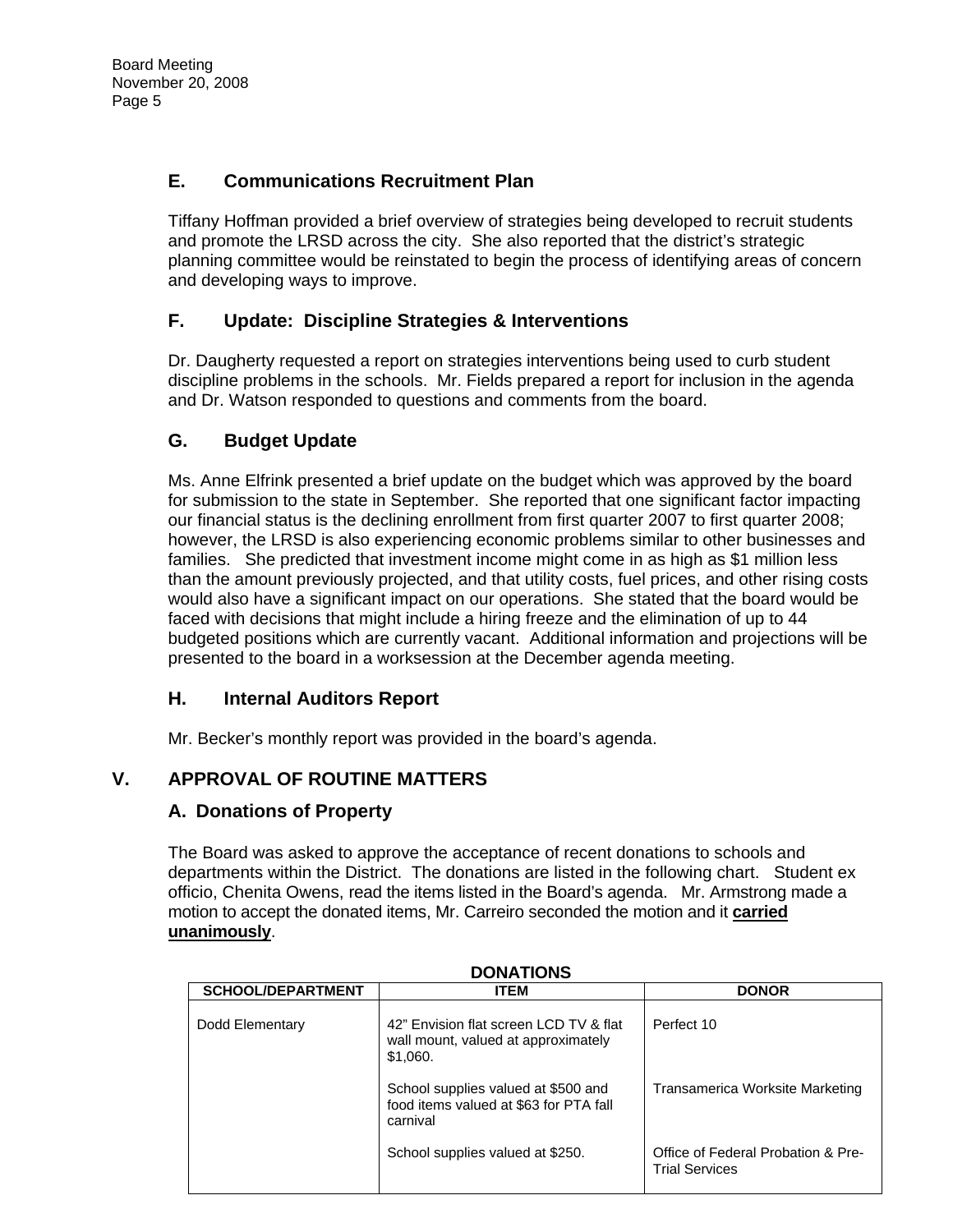| <b>SCHOOL/DEPARTMENT</b>                  | <b>ITEM</b>                                                                                        | <b>DONOR</b>                                            |
|-------------------------------------------|----------------------------------------------------------------------------------------------------|---------------------------------------------------------|
| Dodd Elementary                           | Barbeque sauce and paper products for<br>parent event                                              | Life Skills for Youth                                   |
| J. A. Fair                                | \$100 for the J. A. Fair Golf Club                                                                 | Camille Johnson Lide                                    |
|                                           | \$400 check to be divided between Fair<br>teachers J. Jacobs, C. Cagle, C.<br>Scruggs, D. Troutman | Thomas & Martha Rains                                   |
| <b>LRSD Computers for Kids</b><br>Program | 42 Dell, Gateway and Compag desktop<br>PC's, 26 Dell & Gateway laptops & 21<br>HP printers         | USDA Information Technology<br>Services                 |
| <b>LRSD Computers for Kids</b><br>Program | Three Conquest II Desktop Computers                                                                | U. S. Department of Labor ESA /<br>Wage & Hour Division |

## **B. Minutes**

Minutes from the October meeting of the board were presented for review and approval. Ms. Fox moved to approve the minutes as written. Mr. Armstrong seconded the motion and it **carried unanimously.**

### **VI. ADMINISTRATION**

## **A. Budget Reduction Recommendations**

Dr. Watson presented the recommendations for reducing the district's budget using a three tiered approach to effect reductions in spending over a three year period. Dr. Watson suggested a review of the district's requirements in the school improvement arena and what can be done to save resources for interventions required to improve student achievement. Revenue is determined on the three quarter attendance average and with the reduction in enrollment, a reduction is expected in ADE funding. She assured the board that she was not recommending a reduction in force for the 2009-2010 school year, but that she would recommend an elimination of positions by attrition.

The board agreed to utilize the next couple of weeks to review the recommendations and to hold a budget worksession in conjunction with the December agenda meeting.

Board members asked that principals be consulted to determine ways in which they believe reductions should be made. It was also suggested that a review of the organizational chart be done in order to reduce salaries and positions at the upper administrative levels.

### **VII. HUMAN RESOURCES**

## **A. Personnel Changes**

Routine personnel changes were provided in the board's agenda. Ms. Fox moved to approve the changes as submitted. Mr. Carreiro seconded the motion and it **carried unanimously.**